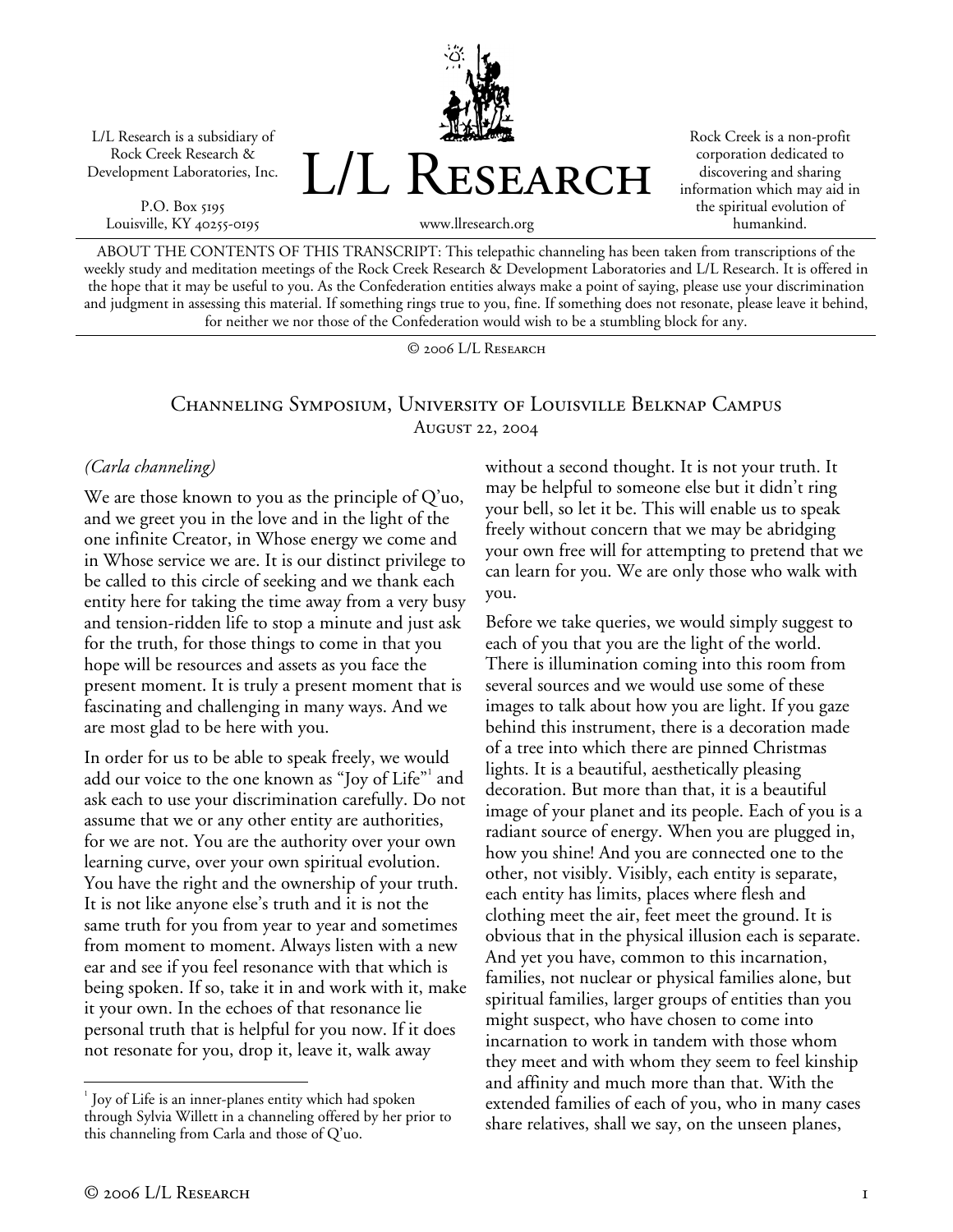you are connected in so many ways which you cannot see but can only feel. So know that, as you look into the eyes of those whom you have not yet touched into in terms of energy, with whom you have not exchanged energy, yet you do not look into the eyes of strangers. For beneath the surface of this seeming separateness of the physicality, you are strongly and powerfully connected by those families from which you came and to which you shall return.

You have come here to be a light, to lighten the planet known as Earth. Let us look at that Christmas lighting of the tree again, this image of all of you in incarnation being here and "holding the energy" or "holding the space."<sup>2</sup> Who are you linked into?

Look about you to the ceiling and you will see constellations of lighting that seem to come down from above. These might represent sources of integration. As the physical illusion becomes ever more complicated, reassurance and grounding, oddly enough, come from perceived sources of inspiration. One light may be a walk in the woods, another may be inspirational writings, and there are wonderful books offered in this very room that may be just what you might need at this time.<sup>3</sup> Touch the books, touch the materials, see if there is energy there for you and when you do perceive a source of energy, remember to use it. Open the book, take the walk, place yourself into engagement with the present moment. For you are a powerful and magical being. The light within you is that energy that is infinite. What are you plugged into? What infinite source are you plugged into?

And now look out the window and see the sunlight that pours a wasteful amount of energy infinitely into your plane, far more than any entities may use. The Creator is incredibly generous. There is no end to consciousness, there is no end to love, there is no end to that into which you are plugged. For you are as the vine branch; you are as the lamp that is lit. The vine branch moves down into the vine. The master known as Jesus said, "I am the true vine, and you are the branches."<sup>4</sup> And again, he said, "You are the light of the world,"<sup>5</sup> so do not hide your light under the bushel, do not tuck it away inside your house, inside your being, inside your practice, but allow that energy into which you are plugged in your inner heart to move ever [more] freely through the open heart and into the world around you.

All things are one and you are not only a personality shell, a being of a certain identified kind, living a certain kind of life. You are, as the one known as Father said, "a spark of the divine," a sparkle in the eye of the Creator. And you have come at no small inconvenience to yourself into what seems to be a fairly darkened atmosphere. Do not be fooled. Do not be dismayed. The "ascension" of which many have spoken is not coming. It is here. The energy of fourth density lives, as it can, in the corners, cracks and crevices of third-density Earth. It is an overpowering energy and it is moving far more energetically now than a year ago. Indeed, we may say that it is your choice as to which density in which you choose to live.

It is a delicate thing to change the point of view from third-density consensus reality to fourthdensity perceived reality; to switch from living by fear into living by love; to move from a point of view in which one defends and guards into a point of view in which one sees oneself as a crystal being that is able to receive the love and the light of the one infinite Creator, bless it and allow it to go forth from the open heart without distortion. As you are able to express the unconditional love that fuels your light and that is the source of your light, you become the light of the world.

May I ask the one known as M at this time if there are queries for us?<sup>6</sup>

**M:** Yes, Q'uo, there are. "What is the next step for me to take, both personally and spiritually?"

We are those of  $Q'$ uo, and are aware of your query. The present moment is perfect. And yet it is as a seed that is in a process of growth. When one considers the next step, either personally or spiritually, the question becomes, "Where is the love in this moment?"

 $\overline{a}$ 

 $2^2$  These are phrases channeled through Sylvia Willett in the previous segment of the symposium from her contact, "Father."

 $3$  All of the channelers had brought their materials for the audience to look over.

<sup>4</sup> *Holy Bible*, John 15: "I am the true vine, and my Father is the vine dresser. … Abide in me, and I in you."

<sup>&</sup>lt;u>.</u> 5 *Holy Bible*, Matthew 5: "You are the light of the world. … Let your light shine before men in such a way that they may see your good works, and glorify your Father who is in heaven." 6

<sup>&</sup>lt;sup>6</sup> M was the moderator, and she had many question cards to read which the audience had filled out beforehand.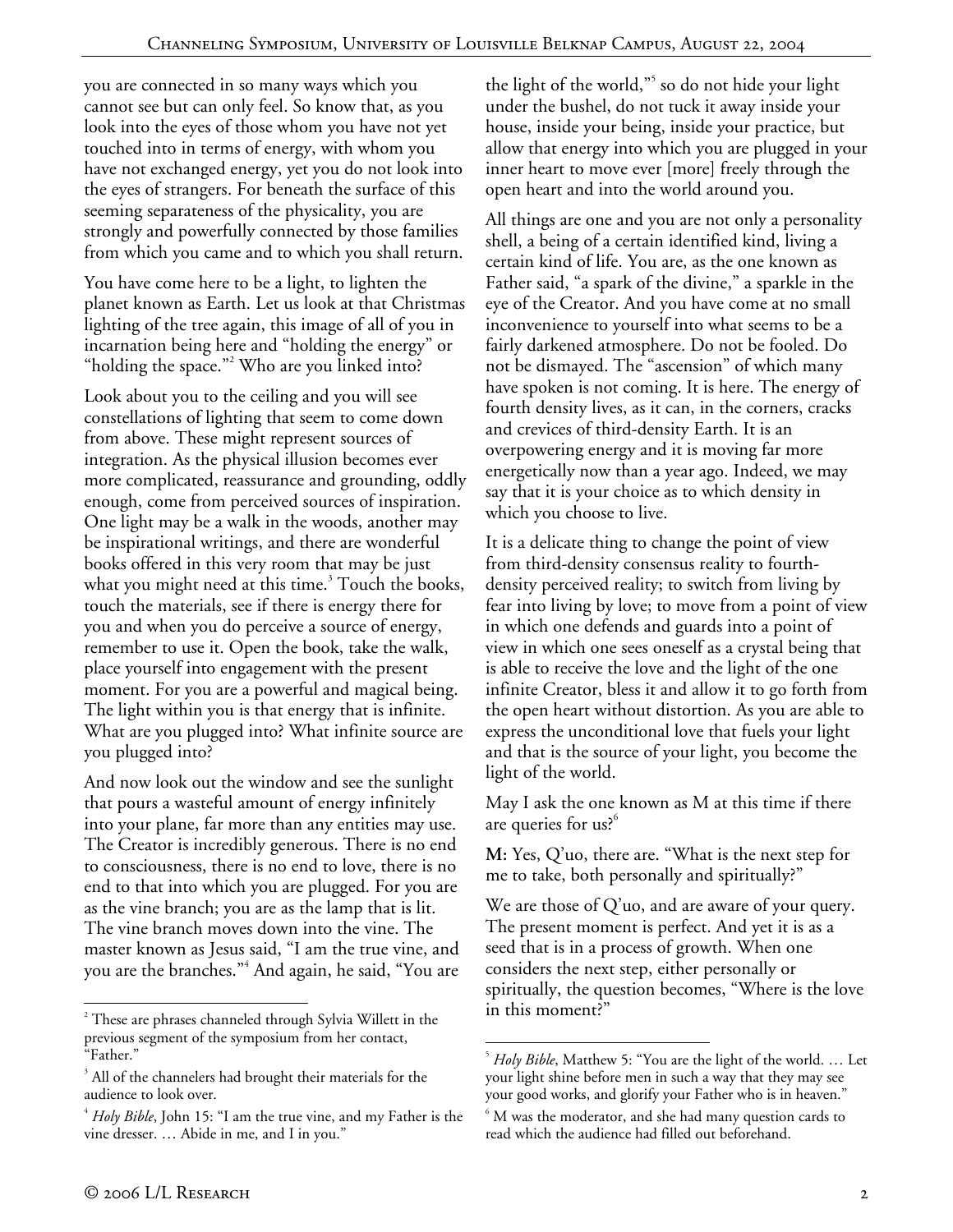Your past has planted seeds in the work you have done, in the suffering you have undergone, the lessons you have learned. You have fertilized, watered and developed those seeds and they are what have bloomed into the present moment but they are not the end of the process—they are an exquisitely poignant picture that does not last except to give you wings to see your way to that next step. As you ask, "Where is the love?" you can begin to see into the relationships that you bring to this moment and the issues which you are pondering.

What help has been asked? If there is a request for service, that is always the next step. What are the energies surrounding this issue or this relationship? Where and how can the entity that you are and the gifts that you have be helpful? And do not forget yourself, for if you overwork yourself, if you exhaust your spiritual, your emotional, or your mental energies, not to mention your physical energies, how shall you serve at all?

So it is well to ask yourself, "What do I need to meet this moment?" It might be a very small thing that moves you from a feeling of being overworked, overenergized, exhausted, tense and even depressed, to good cheer and good energy. It might be a cup of tea. It might be anything that you sense into and realize, "You know, I've been thinking about everyone else but I really need to take a nap, take a bite, take a walk."

Focus, when looking at taking the next step, on how you are feeling, how your attitude is, and how you perceive this present moment. How do you see the system, as a whole, that is your energy field? Are you in health? You need to be in order to serve. If the answer to that is no, stop and ask for balance. If you are feeling bewildered, stop, sit in silence, and let the universe pour in. It might be the call of a bird; it might be spirits speaking directly to you in a voice you can hear. It might be anything in between. It might be a street sign that pops out at you in synchronicity with the thought that you were having. There are many, many ways that spirit connects with those who are listening, so listen, and listen to yourself, being sure, first, that the instrument is in good order, for you are instruments.

**M:** "What is my forward movement?"

We are those of Q'uo, and are aware of your query. The question of forwardness is interesting. A thirddensity consensus-reality way of thinking is always

designed with an arrow: first this, then this, then this, a sequence in a straight line. However, spiritually speaking, there is a circle, or perhaps more rightly, a sphere, and all movement is forward. Think of yourself not as this lumbering great ape that is walking step, by step, by step. Think of the energy body that you are, for you have wings, and you fly. This energy body, or torus of energy, that is your basic metaphysical nature or body, can roll in any direction, and move from level to level, density to density, picking up the information and the resources that it needs. Certainly, most of this is not done consciously.

So a lot of moving forward is getting your preconceptions of what forward movement is out of the way and then opening to the resources about you: your dream work, your synchronicities, your reading, that which you pick up from conversations and from the silence when you tabernacle with the one infinite Creator and your guidance. It is so important to touch in frequently to your guidance and then listen. If you can, when you get an impression, take it seriously, write it down, go back and look at it and see if you have followed your own guidance yet. If not, hit it with ever more energy and enthusiasm, for you are connected, you do know in your inner heart where that next forward movement is. But you shall not know as fully unless you allow the roundness and the freedom of the being that you truly are as a citizen of eternity to come out.

**M:** "Will my financial situation resolve?"

We are those of  $Q'$ uo, and are aware of your query. The issue of supply is a ticklish one and certainly this instrument experiences many times of wondering precisely how the bills shall be paid, precisely how supply will manifest itself and yet, indeed it always has, for this instrument. It has sometimes been mighty close but somehow the wagon has continued to stay on the road in some way. And we would suggest that the visualizing of this state of perfection will encourage the richness of supply. We do not suggest a laundry list of needed things in your prayers to the Creator. When you think about the prayer that the master known as Jesus taught to his disciples, it only asked for today. Focus upon that which is needed this day and ask, without pride but also without shame, "May I have that which is needed in supply and in energy in all things this day, that I may serve?" Let that